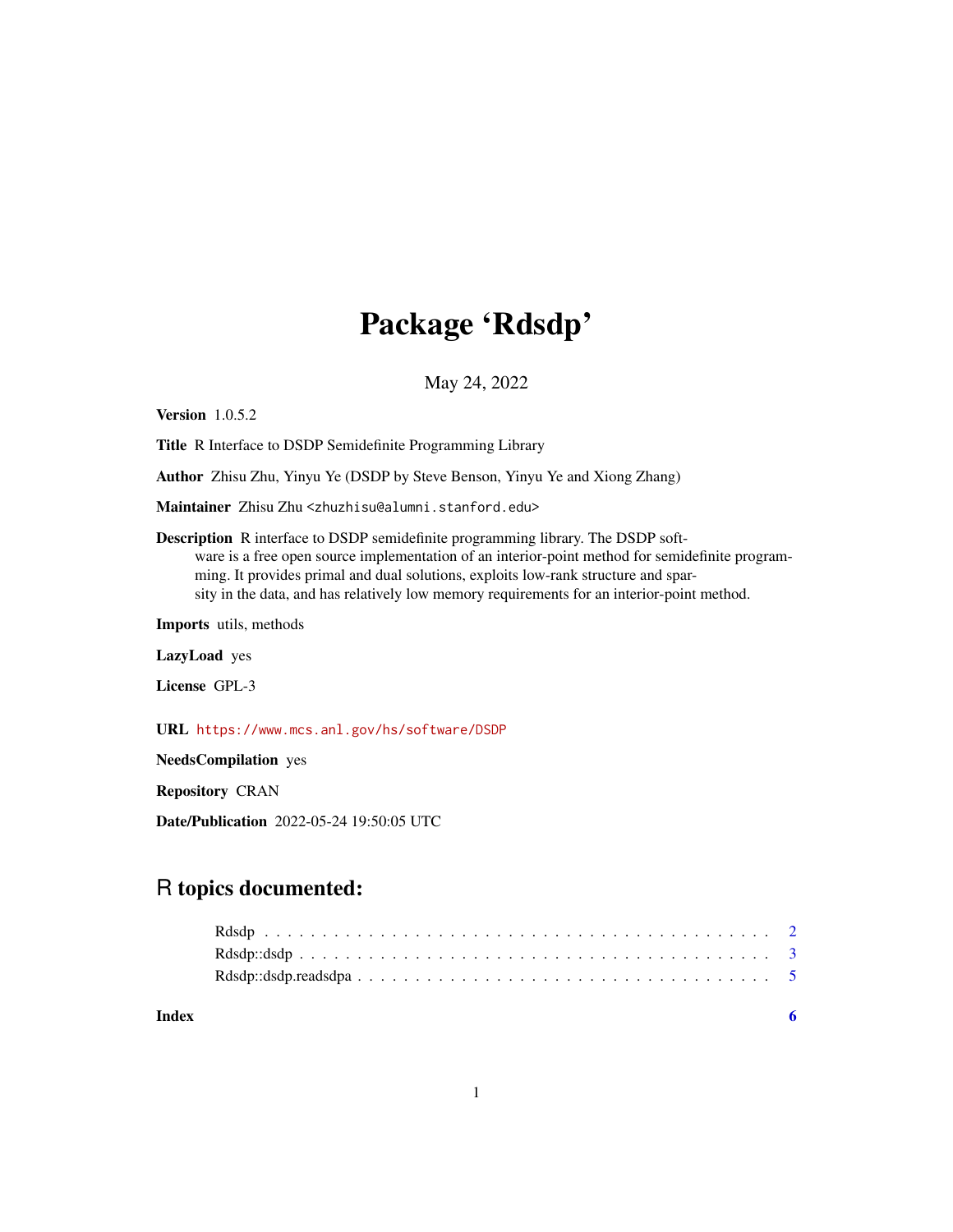<span id="page-1-0"></span>

#### Description

Rdsdp is the R package providing a R interface to DSDP semidefinite programming library. The DSDP package implements a dual-scaling algorithm to find solutions  $(X, y)$  to linear and semidefinite optimization problems of the form

(P) inf tr(CX)  
subject to 
$$
AX = b
$$
  
 $X \succeq 0$ 

with  $(AX)_i = \text{tr}(A_iX)$  where  $X \succeq 0$  means X is positive semidefinite, C and all  $A_i$  are symmetric matrices of the same size and  $b$  is a vector of length  $m$ .

The dual of the problem is

(D) 
$$
\sup b^T y
$$
  
subject to  $A^* y + S = C$   
 $S \succeq 0$ 

where  $Ay = \sum_{i=1}^{m} y_i A_i$ .

Matrices C and  $A_i$  are assumed to be block diagonal structured, and must be specified that way (see Details).

#### References

- <https://www.mcs.anl.gov/hs/software/DSDP/>
- Steven J. Benson and Yinyu Ye: *Algorithm 875: DSDP5 software for semidefinite programming* ACM Transactions on Mathematical Software (TOMS) 34(3), 2008 <http://web.stanford.edu/~yyye/DSDP5-Paper.pdf>
- Steven J. Benson and Yinyu Ye and Xiong Zhang: *Solving Large-Scale Sparse Semidefinite Programs for Combinatorial Optimization* SIAM Journal on Optimization 10(2):443-461, 2000 <http://web.stanford.edu/~yyye/yyye/largesdp.ps.gz>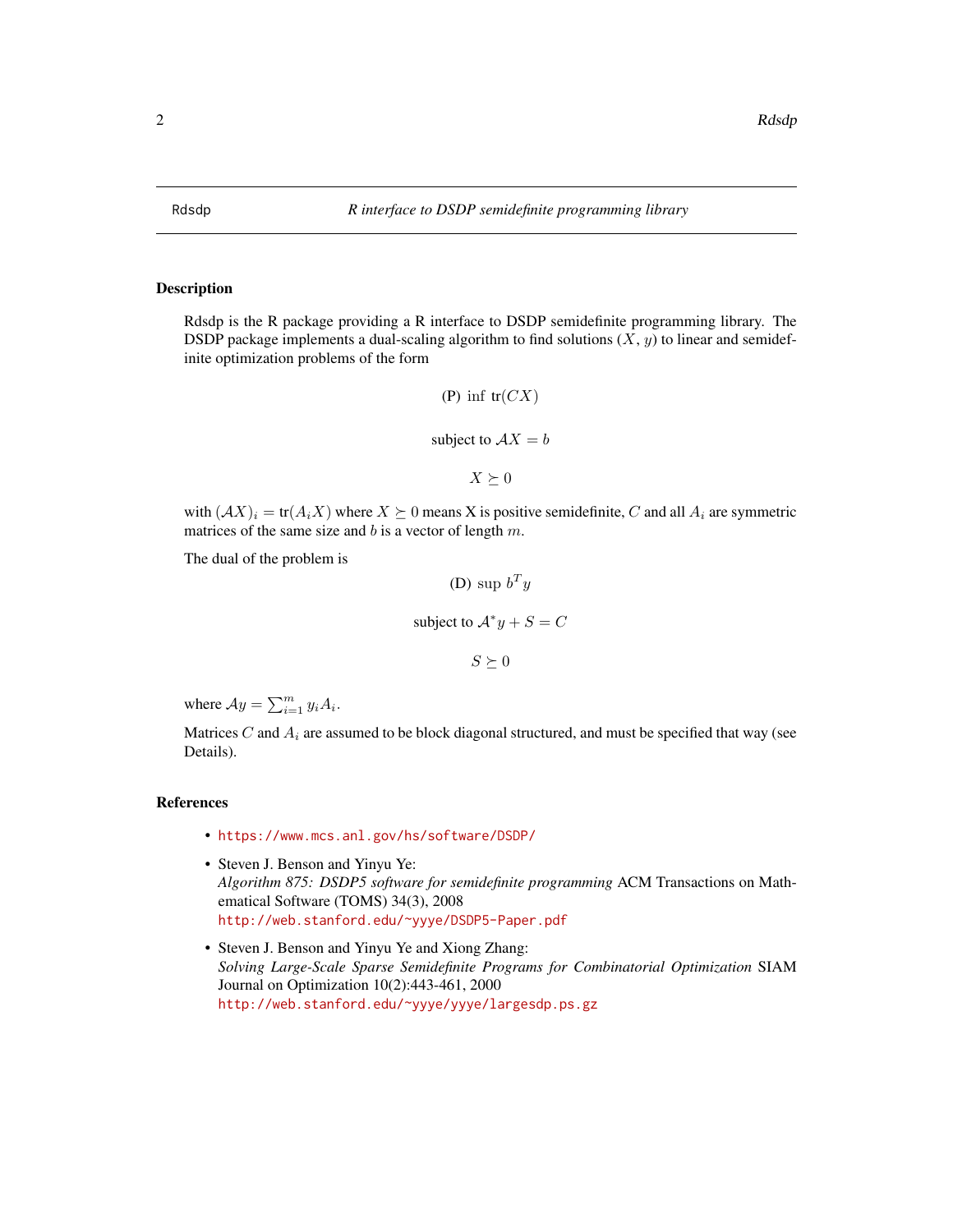<span id="page-2-0"></span>

#### Description

Interface to DSDP semidefinite programming library.

#### Usage

dsdp(A,b,C,K,OPTIONS=NULL)

#### Arguments

| A       | An object of class "matrix" with $m$ rows defining the block diagonal constraint<br>matrices $A_i$ . Each constraint matrix $A_i$ is specified by a row of A as explained<br>in the Details section.                 |
|---------|----------------------------------------------------------------------------------------------------------------------------------------------------------------------------------------------------------------------|
| b       | A numeric vector of length $m$ containg the right hand side of the constraints.                                                                                                                                      |
| C       | An object of class "matrix" with one row or a valid class from the class hierar-<br>chy in the "Matrix" package. It defines the objective coefficient matrix $C$ with<br>the same structure of A as explained above. |
| K       | Describes the sizes of each block of the sdp problem. It is a list with the follow-<br>ing elements:                                                                                                                 |
|         | "s": A vector of integers listing the dimension of positive semidefinite cone<br>blocks.                                                                                                                             |
|         | "1": A scaler integer indicating the dimension of the linear nonnegative cone<br>block.                                                                                                                              |
| OPTIONS | A list of OPTIONS parameters passed to dsdp. It may contain any of the fol-<br>lowing fields:                                                                                                                        |
|         | <b>print:</b> $=$ k to display output at each k iteration, else $= 0$ [default 10].                                                                                                                                  |
|         | logsummary: $= 1$ print timing information if set to 1.                                                                                                                                                              |
|         | save: to set the filename to save solution file in SDPA format.                                                                                                                                                      |
|         | <b>outputstats:</b> $= 1$ to output full information about the solution statistics in STATS.                                                                                                                         |
|         | <b>gaptol:</b> tolerance for duality gap as a fraction of the value of the objective func-<br>tions [default 1e-6].                                                                                                  |
|         | <b>maxit:</b> maximum number of iterations allowed [default 1000].                                                                                                                                                   |
|         | Please refer to DSDP User Guide for additional OPTIONS parameters available.                                                                                                                                         |

#### Details

All problem matrices are assumed to be of block diagonal structure, the input matrix A must be specified as follows:

1. The coefficients for nonnegative cone block are put in the first K\$l columns of A.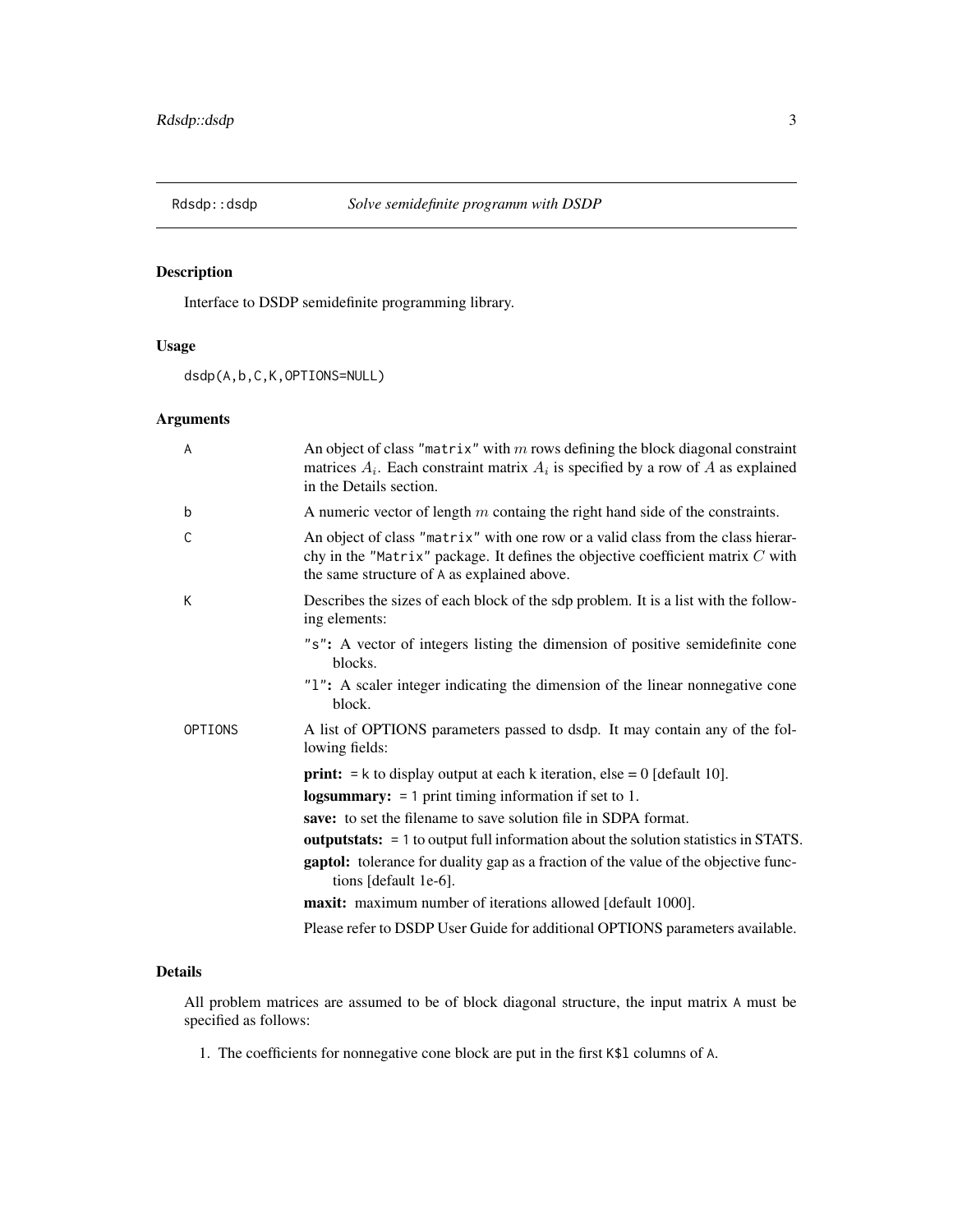2. The coefficients for positive semidefinite cone blocks are put after nonnegative cone block in the the same order as those in K\$s. The ith positive semidefinite cone block takes (K\$s)[i] times (K\$s)[[i]] columns, with each row defining a symmetric matrix of size (K\$s)[[i]].

This function does not check for symmetry in the problem data.

#### Value

Returns a list of three objects:

| χ            | Optimal primal solution $X$ . A vector containing blocks in the same structure as<br>explained above.                                           |
|--------------|-------------------------------------------------------------------------------------------------------------------------------------------------|
| У            | Optimal dual solution $y$ . A vector of the same length as argument b                                                                           |
| <b>STATS</b> | A list with three to eight fields that describe the solution of the problem:                                                                    |
|              | stype: PDFeasible if the solutions to both (D) and (P) are feasible, Infeasible<br>if $(D)$ is infeasible, and Unbounded if $(D)$ is unbounded. |
|              | <b>dobj:</b> objective value of $(D)$ .                                                                                                         |
|              | <b>pobj:</b> objective value of $(P)$ .                                                                                                         |
|              | <b>r:</b> the multiple of the identity element added to $C - A^*y$ in the final solution to<br>make $S$ positive definite.                      |
|              | <b>mu:</b> the final barrier parameter $\nu$ .                                                                                                  |
|              | <b>pstep:</b> the final step length in $(P)$                                                                                                    |
|              | <b>dstep:</b> the final step length in $(D)$                                                                                                    |
|              | <b>pnorm:</b> the final value $  P(\nu)  $ .                                                                                                    |
|              | The last five fields are optional, and only available when OPTIONS\$ output stats<br>is set to 1.                                               |

#### References

• Steven J. Benson and Yinyu Ye: *DSDP5 User Guide — Software for Semidefinite Programming* Technical Report ANL/MCS-TM-277, 2005 <https://www.mcs.anl.gov/hs/software/DSDP/DSDP5-Matlab-UserGuide.pdf>

#### Examples

```
K=NULL
K$s=c(2,3)
K$l=2
C=matrix(c(0,0,2,1,1,2,c(3,0,1,
                       0,2,0,
                       1,0,3)),1,15,byrow=TRUE)
A=matrix(c(0,1,0,0,0,0,c(3,0,1,
                         0,4,0,
                         1,0,5),
           1,0,3,1,1,3,rep(0,9)), 2,15,byrow=TRUE)
b \leq c(1,2)
```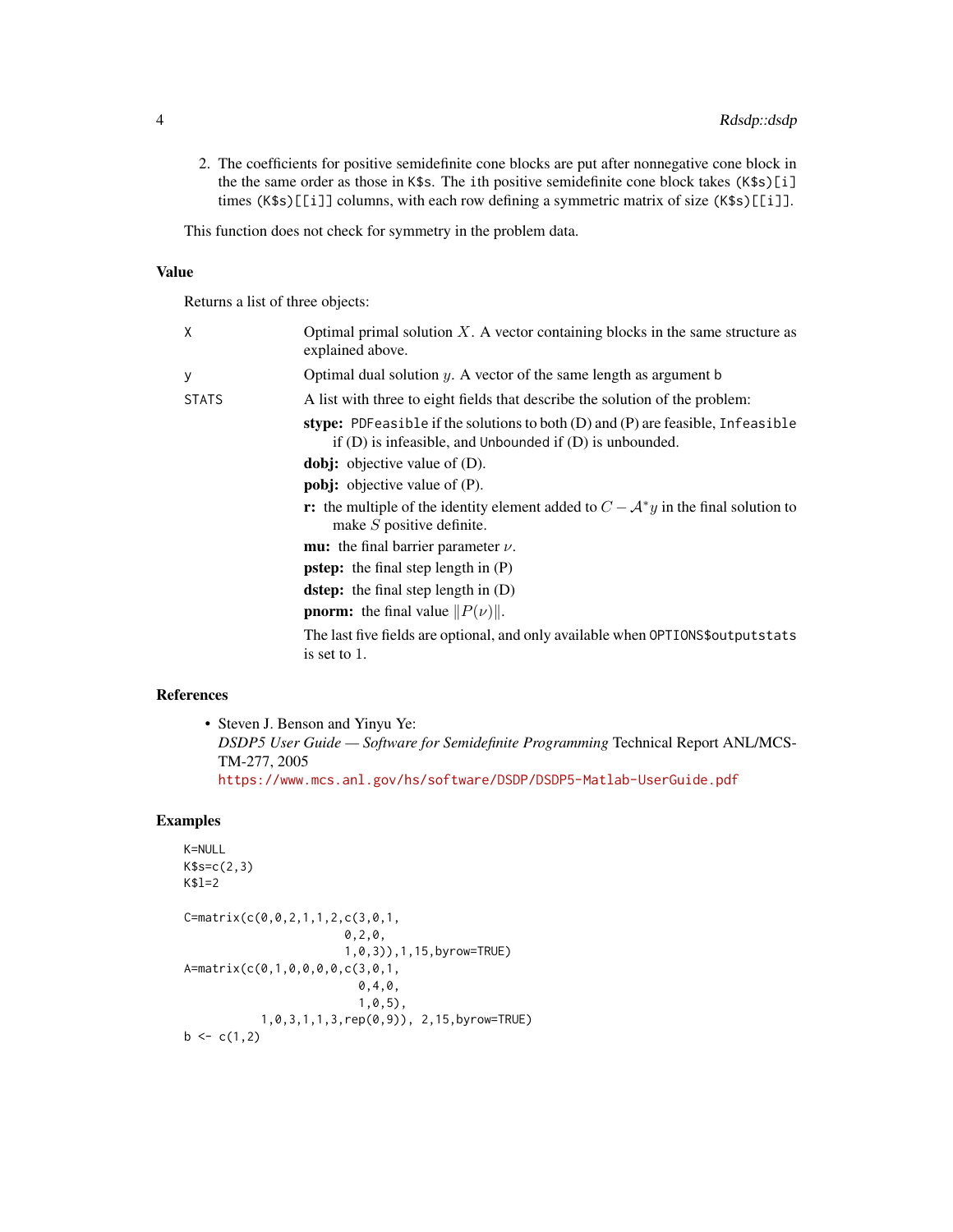#### <span id="page-4-0"></span>Rdsdp::dsdp.readsdpa 5

```
OPTIONS=NULL
OPTIONS$gaptol=0.000001
OPTIONS$logsummary=0
OPTIONS$outputstats=1
```

```
result = dsdp(A, b, C, K, OPTIONS)
```
Rdsdp::dsdp.readsdpa *Solving semidefinite programs reading from SDPA format files.*

#### Description

Function to read the semidefinite program input data in SDPA format and solve it.

#### Usage

```
dsdp.readsdpa(sdpa_filename, options_filename="")
```
#### Arguments

sdpa\_filename The location of the SDPA input file. options\_filename The location of the OPTIONS file [default ""].